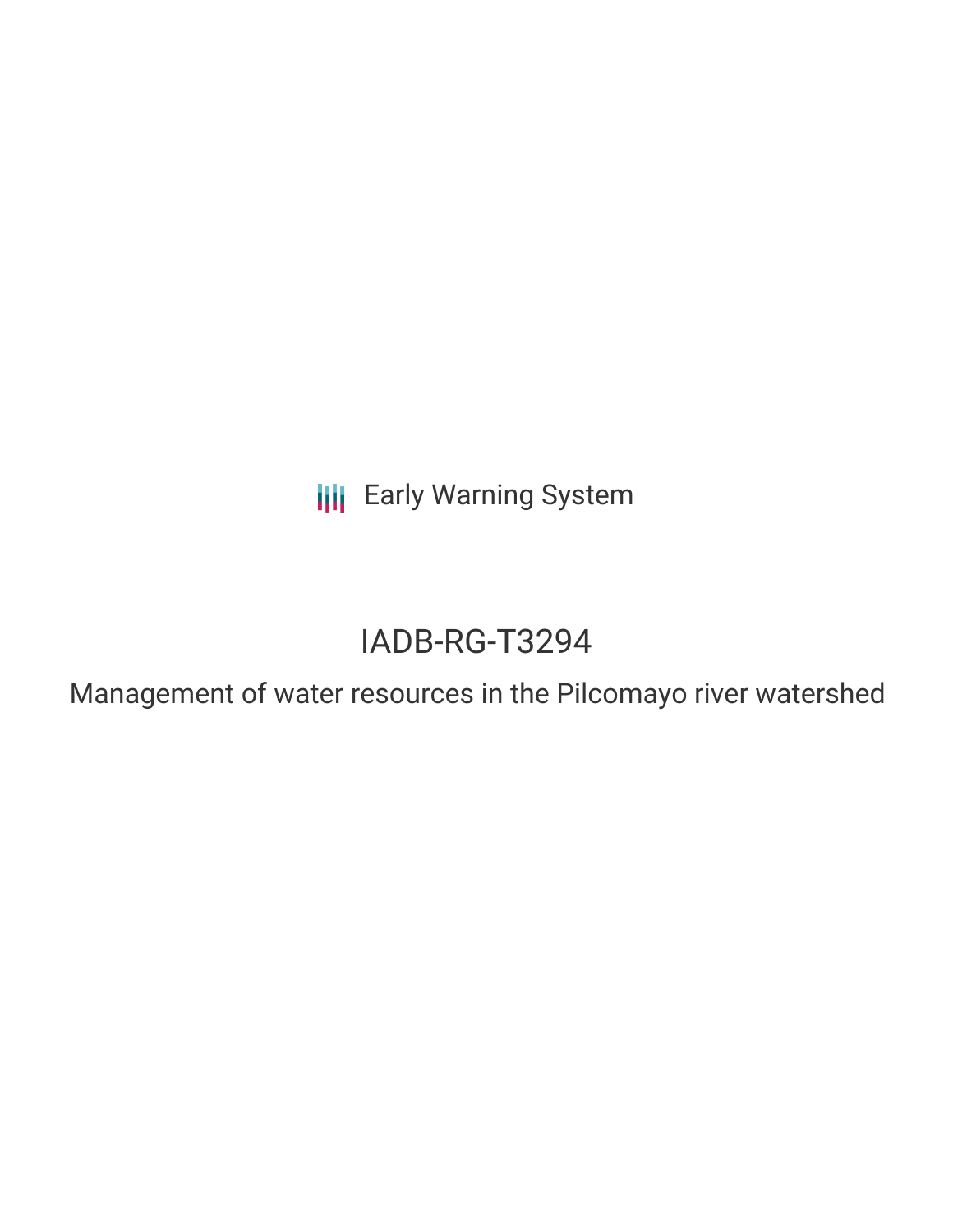

#### **Quick Facts**

| <b>Financial Institutions</b>  | Inter-American Development Bank (IADB) |
|--------------------------------|----------------------------------------|
| <b>Status</b>                  | Approved                               |
| <b>Bank Risk Rating</b>        | U                                      |
| <b>Voting Date</b>             | 2018-12-11                             |
| <b>Borrower</b>                | Regional                               |
| <b>Sectors</b>                 | Water and Sanitation                   |
| <b>Investment Type(s)</b>      | Grant                                  |
| <b>Investment Amount (USD)</b> | $$0.65$ million                        |
| <b>Project Cost (USD)</b>      | $$0.85$ million                        |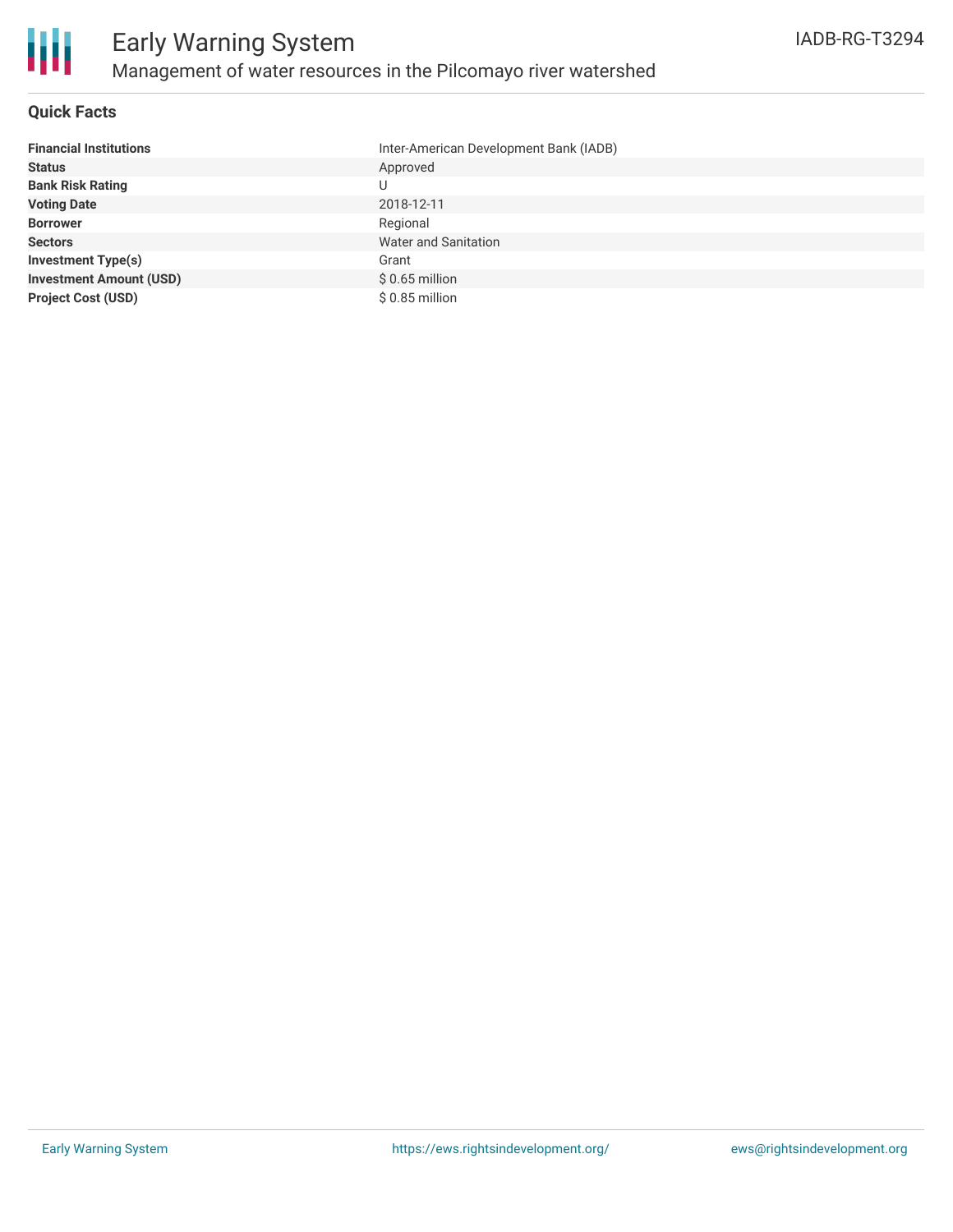

#### **Project Description**

According to the bank, the objective of the Technical Cooperation (TC) is to update the Pilcomayo River Basin Master Plan through the completion of an integral diagnosis that results in a hydrological planning of the basin by identifying actions and investments necessary to implement in the short, medium and long term, with the fundamental objective of improving the quality of life of its population, guaranteeing the integration of local agents during the project, carrying out knowledge transfer workshops and developing a communication and socialization plan for the Resulting Master Plan in order to ensure the sustainability of the actions.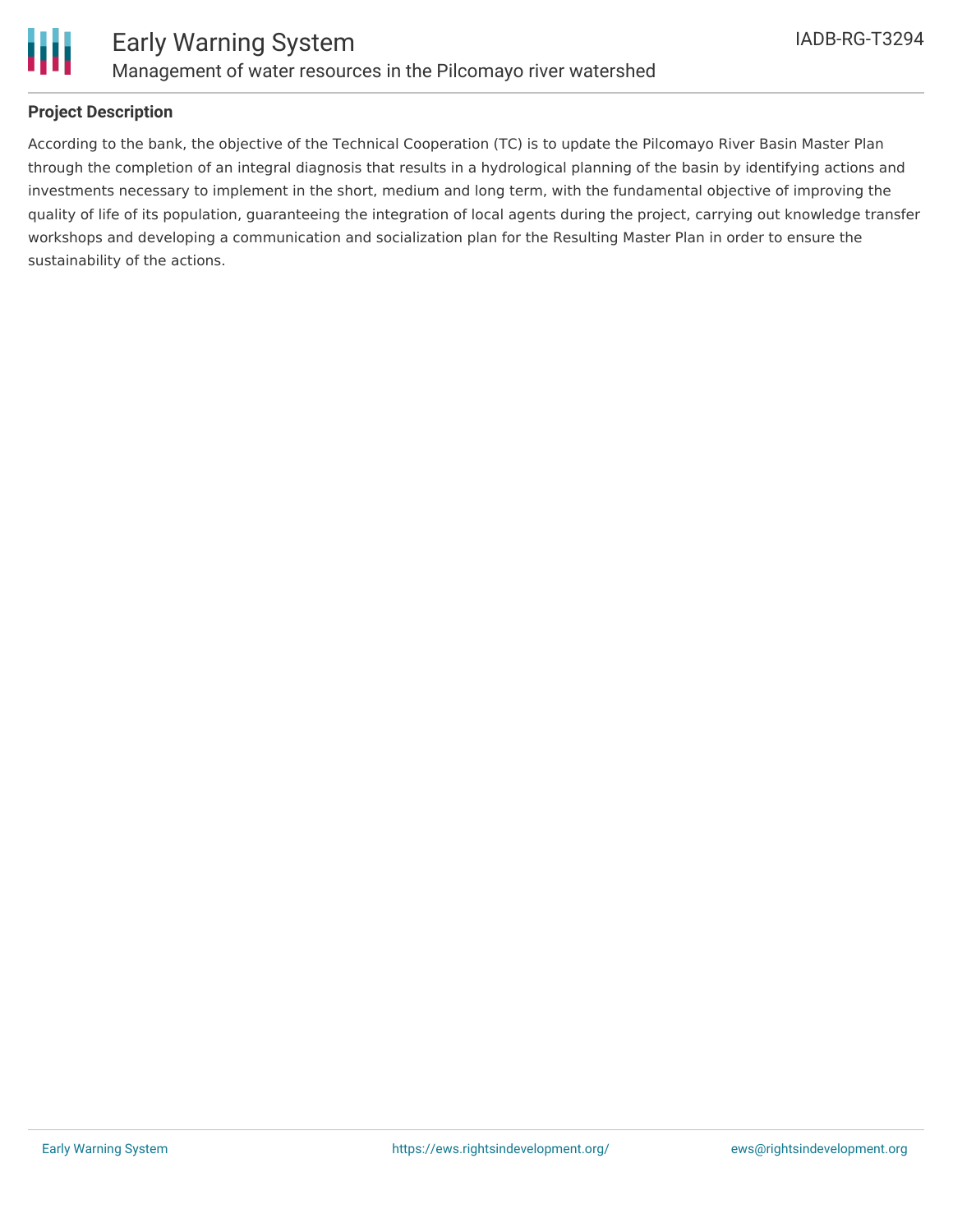

## Early Warning System Management of water resources in the Pilcomayo river watershed

#### **Investment Description**

• Inter-American Development Bank (IADB)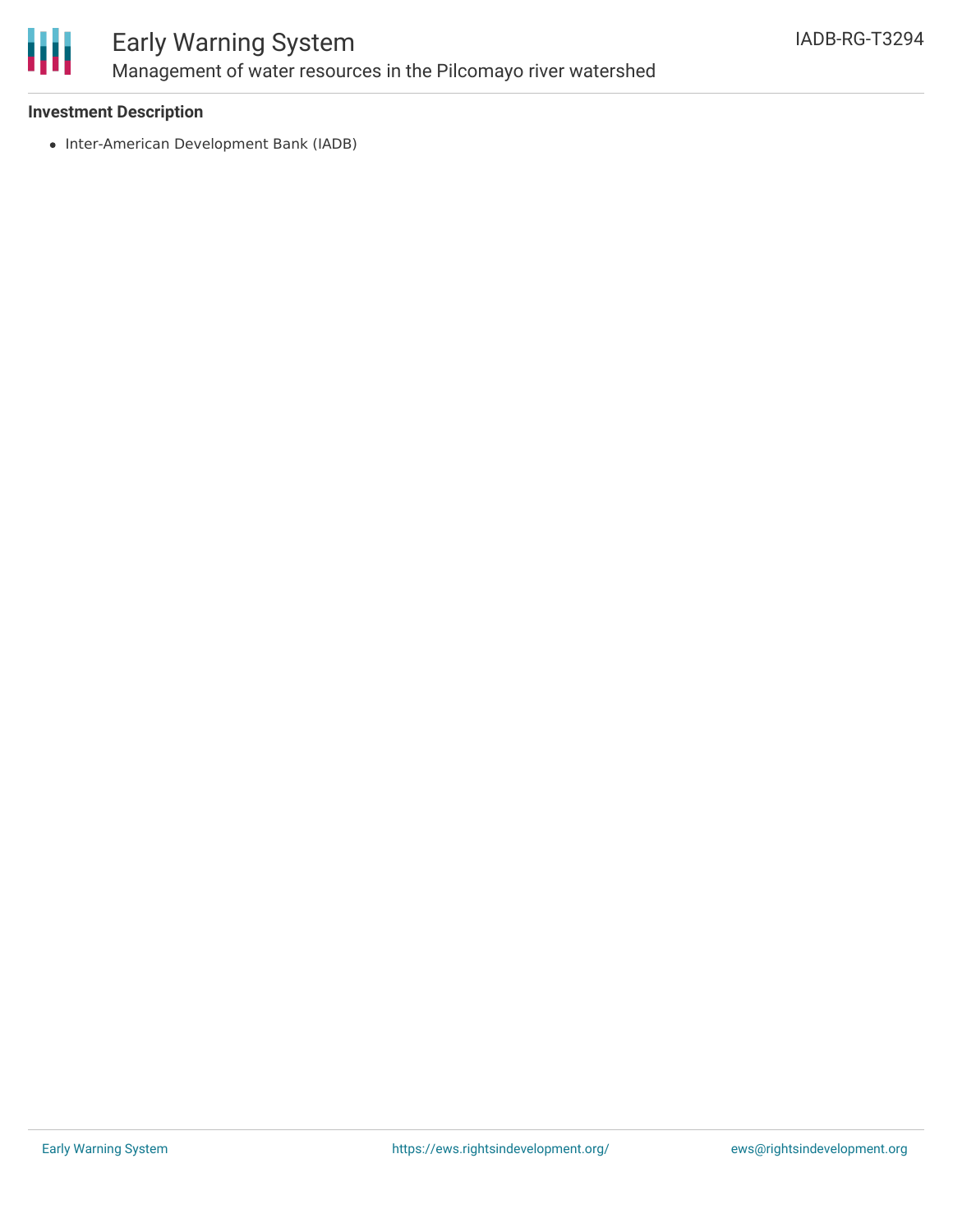#### **Contact Information**

#### ACCOUNTABILITY MECHANISM OF IADB

The Independent Consultation and Investigation Mechanism (MICI) is the independent complaint mechanism and fact-finding body for people who have been or are likely to be adversely affected by an Inter-American Development Bank (IDB) or Inter-American Investment Corporation (IIC)-funded project. If you submit a complaint to MICI, they may assist you in addressing the problems you raised through a dispute-resolution process with those implementing the project and/or through an investigation to assess whether the IDB or IIC is following its own policies for preventing or mitigating harm to people or the environment. You can submit a complaint by sending an email to MICI@iadb.org. You can learn more about the MICI and how to file a complaint at http://www.iadb.org/en/mici/mici,1752.html (in English) or http://www.iadb.org/es/mici/mici,1752.html (Spanish).